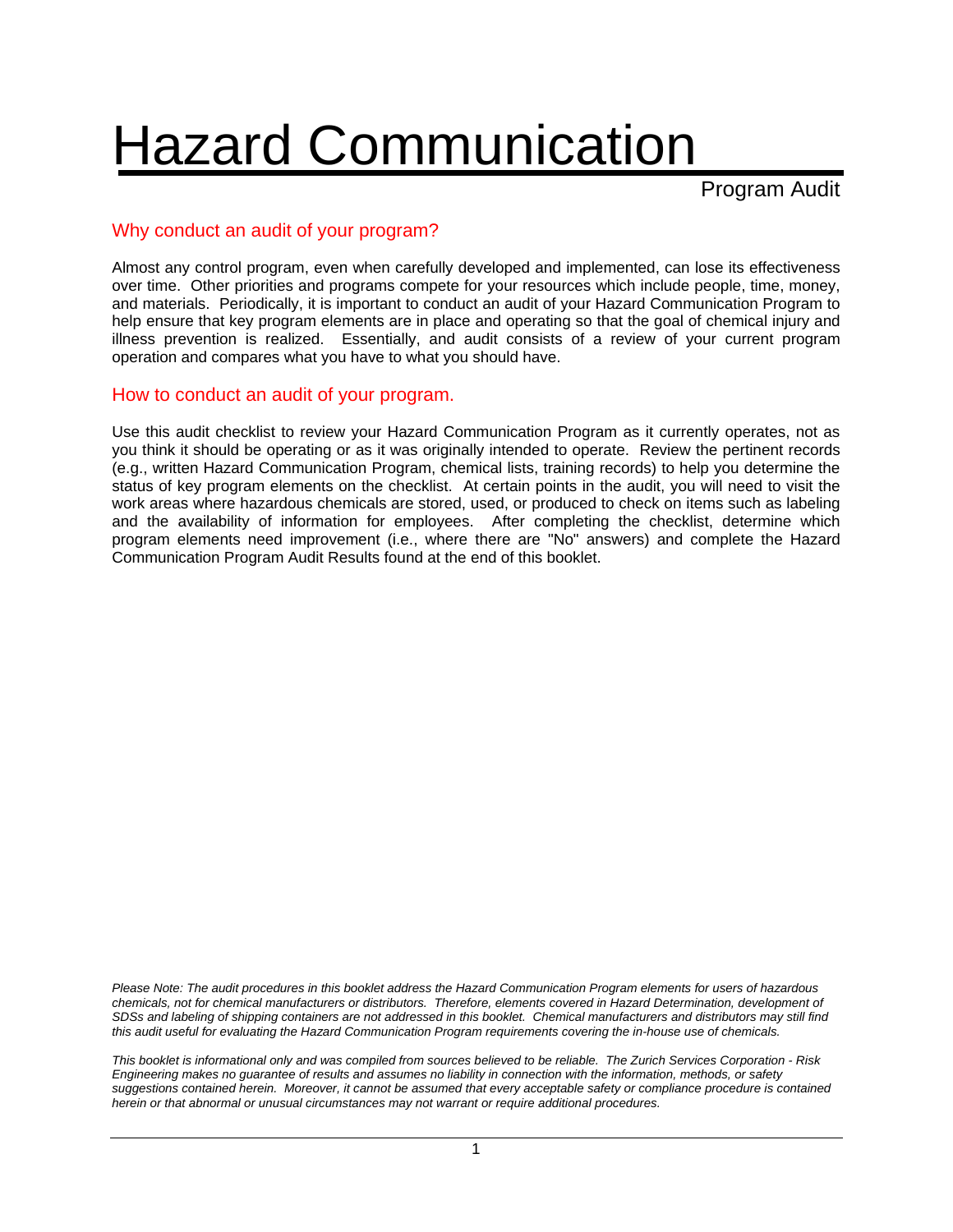# **Hazard Communication**

Program Audit Checklist

#### **A. Evaluation of the Written Program [Reference 29 CFR 1910.1200 (e)]**

|                                                                                                    |    |                                                                                                                                                         | Yes | No |
|----------------------------------------------------------------------------------------------------|----|---------------------------------------------------------------------------------------------------------------------------------------------------------|-----|----|
| <b>Hazard Communication</b><br>Programs will vary in<br>length and complexity                      | 1. | Does a list of hazardous chemicals exist in each work<br>area or in a central location?                                                                 |     |    |
| from site to site. The<br>primary considerations,<br>however, for such a                           | 2. | Are the methods for informing employees about the<br>hazards on non-routine tasks outlined?                                                             |     |    |
| program are: does the<br>program adequately<br>address the issues listed<br>here, and do employees | 3. | Does the program describe how employees are<br>informed of the hazards associated with chemicals<br>contained in unlabeled pipes in their work areas?   |     |    |
| have ready access to<br>required information?                                                      | 4. | For multi-employer work sites (e.g., construction job<br>sites, facilities with outside contractors):                                                   |     |    |
|                                                                                                    |    | Is the method for providing Safety Data Sheets<br>a.<br>(SDS) to the other employer(s) or for providing a<br>central SDS location described?            |     |    |
|                                                                                                    |    | Does the plan include methods for informing other<br>b.<br>employers of any precautionary measures that<br>need to be taken to protect their employees? |     |    |
|                                                                                                    |    | Are the methods for informing employer(s) of the<br>c.<br>labeling systems described?                                                                   |     |    |
|                                                                                                    | 5. | Is the written program made available to employees<br>and their designated representatives?                                                             |     |    |
|                                                                                                    | 6. | Labels and Other Forms of Warning                                                                                                                       |     |    |
|                                                                                                    |    | Designation of person(s) responsible for ensuring<br>a.<br>labeling of in-plant containers.                                                             |     |    |
|                                                                                                    |    | Designation of person(s) responsible for ensuring<br>b.<br>labeling on shipped containers.                                                              |     |    |
|                                                                                                    |    | Description of labeling system(s) used.<br>c.                                                                                                           |     |    |
|                                                                                                    |    | Description of written alternatives to the labeling of<br>d.<br>in-plant containers (e.g., process sheets, signs,<br>batch tickets), if applicable.     |     |    |
|                                                                                                    |    | Procedures to periodically review and update label<br>е.<br>information to reflect changes in SDS information.                                          |     |    |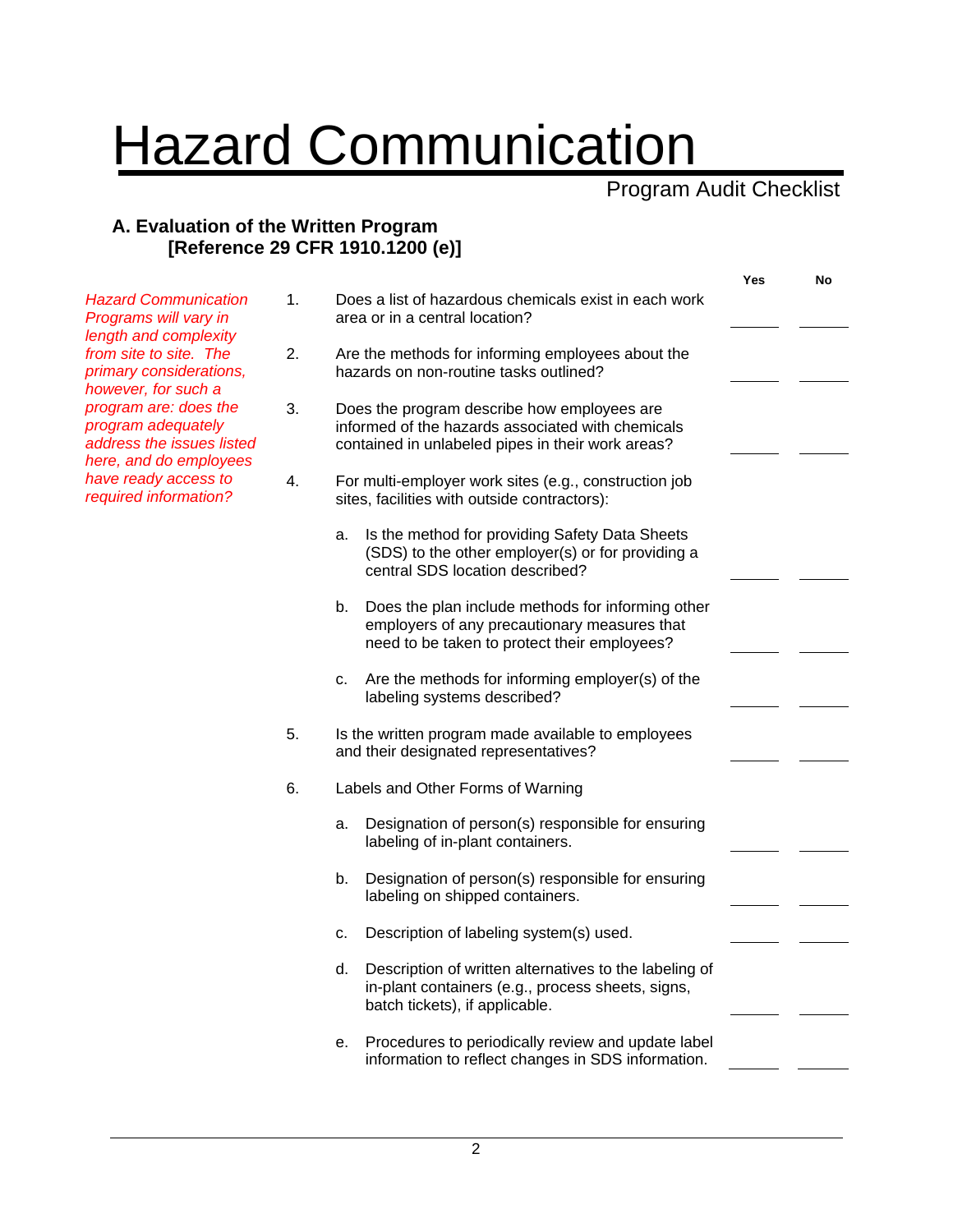#### A. Evaluation of the Written Program, cont.

|                                                                                                                                                                     |    |    |                                                                                                                                                                                                                                         | Yes | No |
|---------------------------------------------------------------------------------------------------------------------------------------------------------------------|----|----|-----------------------------------------------------------------------------------------------------------------------------------------------------------------------------------------------------------------------------------------|-----|----|
|                                                                                                                                                                     | 7. |    | <b>Safety Data Sheets</b>                                                                                                                                                                                                               |     |    |
| In addition, the written<br>program should include a<br>description of how the                                                                                      |    | a. | Designation of person(s) responsible for<br>obtaining/maintaining SDSs.                                                                                                                                                                 |     |    |
| criteria in the sections<br>covering labels and other<br>forms of warning, Safety<br><b>Data Sheets and</b><br>employee information and<br>training will be met. It |    | b. | How such sheets are to be maintained (e.g., in<br>binders or notebooks in the work area(s), by a<br>computer terminal, or in a pick-up truck or trailer at<br>a job site, via telefax), and how employees can<br>obtain access to them. |     |    |
| should include<br>consideration of these<br>elements.                                                                                                               |    | C. | Procedures to follow when SDSs are not received<br>at time of the first shipment.                                                                                                                                                       |     |    |
|                                                                                                                                                                     |    |    | d. Procedures for updating the SDS file when a<br>replacement SDS describing new and significant<br>health hazard information is received.                                                                                              |     |    |
|                                                                                                                                                                     |    | е. | Description of alternatives to data sheets used in<br>the work place.                                                                                                                                                                   |     |    |
|                                                                                                                                                                     | 8  |    | <b>Employee Training</b>                                                                                                                                                                                                                |     |    |
|                                                                                                                                                                     |    | a. | Designation of person(s) responsible for conducting<br>training.                                                                                                                                                                        |     |    |
|                                                                                                                                                                     |    | b. | Format to be used in training (audio-visual<br>programs, etc.).                                                                                                                                                                         |     |    |
|                                                                                                                                                                     |    | C. | Elements of the training program.                                                                                                                                                                                                       |     |    |
|                                                                                                                                                                     |    |    | d. Procedures to train new employees at the time of<br>their initial assignment and when a new hazard is<br>introduced into the workplace.                                                                                              |     |    |
|                                                                                                                                                                     |    | е. | Procedures to train employees of new hazards they<br>may be exposed to when working on or near<br>another employer's work site (i.e., hazards<br>introduced by other employers).                                                        |     |    |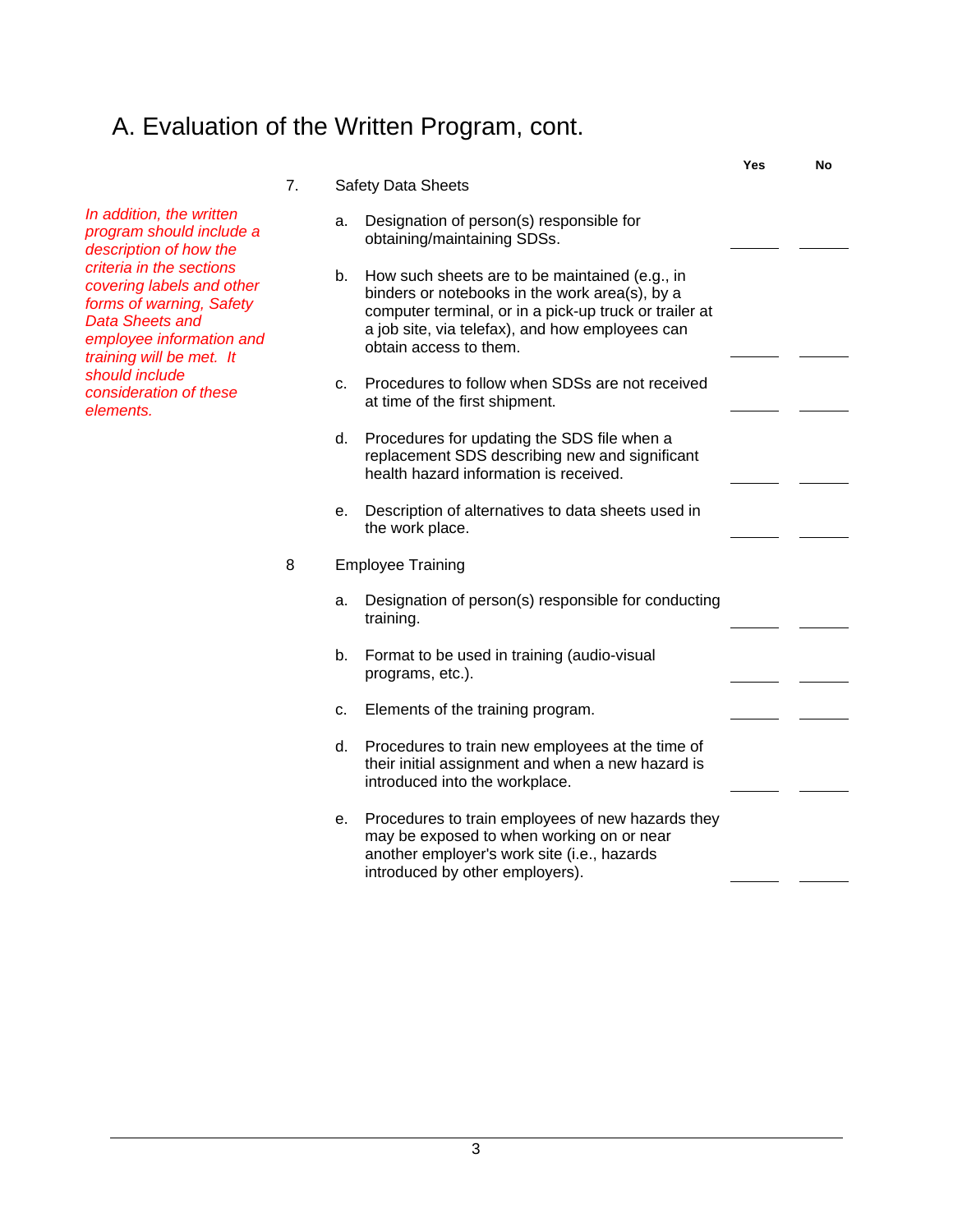#### B. Evaluation of Labeling System [Reference 29 CFR 1910.1200 (f)]

*The labeling system is evaluated through a review of the written program and through a plant or work site "walk through." The purpose of the walk through is to determine, first hand, if the labeling program is functioning as intended.* **Yes No**  For a representative sampling of containers: 1. Does each label contain the identity of the chemical? 2. Does each identity match the correct cross-reference to the SDS and hazardous chemical list? 3. Does each label contain the appropriate signal word, hazard statement(s), Pictograms, and precautionary statements? 4. Does the label contain the name, address, and telephone number of the chemical manufacturer, importer, or other responsible party? 5. Are labels legible and prominently displayed? 6. For in-plant, stationary process containers that do not have affixed labels: a. Can the identity and hazard warnings be found on signs, placards, process sheets, batch tickets, or operating procedures? b. Are these materials readily available to employees in the work area throughout the shift? Compare the hazardous chemical list and, if necessary, the SDS against the list of chemicals in Subpart Z-Toxic and Hazardous Substances found in 29 CFR 1910 Subpart Z. 7. For chemicals that have OSHA substance-specific standards, do containers have labels that meet the requirements of those standards? For the entire labeling program: 8. When appropriate, is consideration given to providing warnings in languages other than English? 9. Are the labels of all incoming containers kept intact, unless immediately replaced with the required information? 10. Are all shipped containers labeled with the chemical identity and appropriate hazard warning and the name and address of the chemical manufacturer or importer?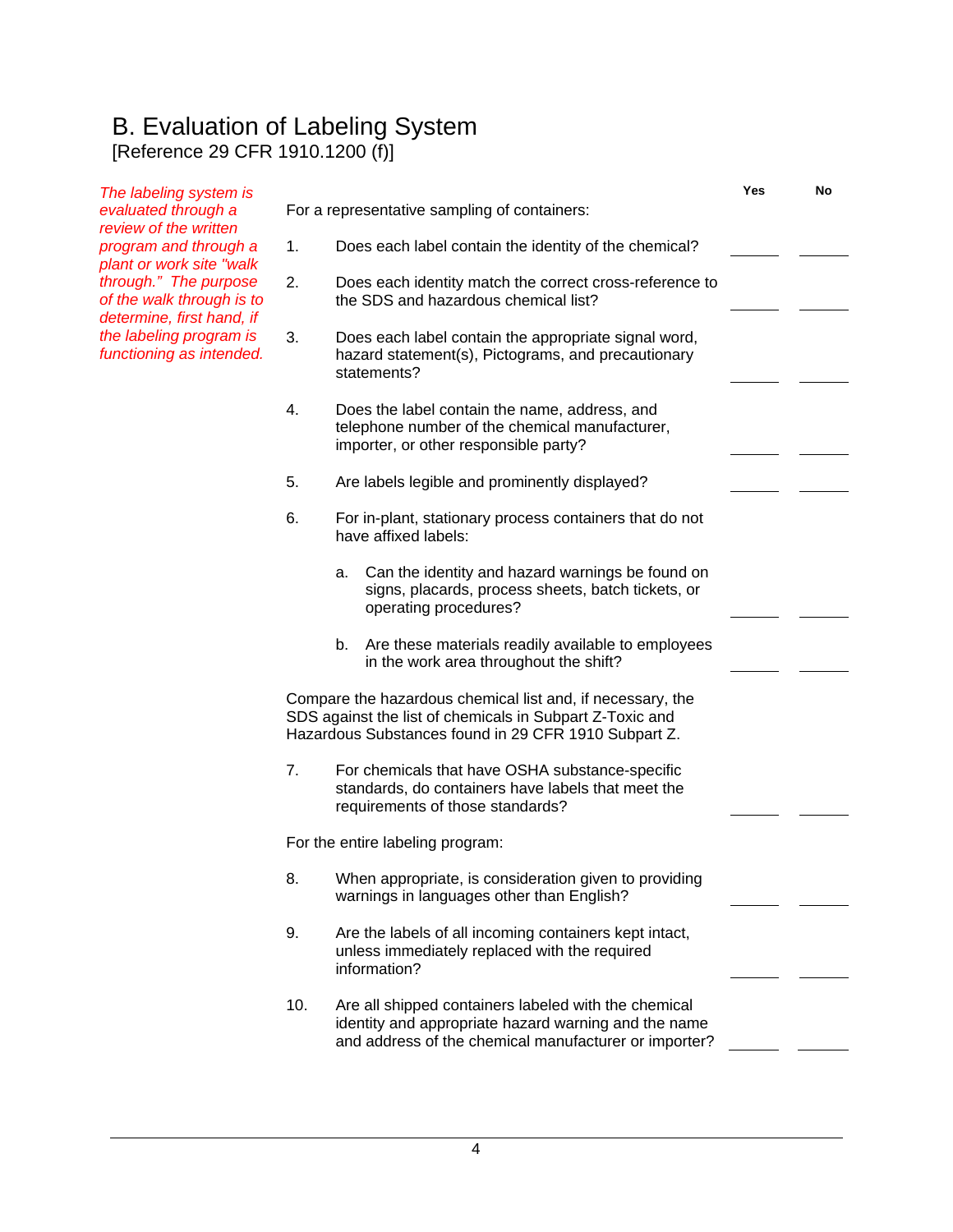## B. Evaluation of Labeling System, cont.

|     |    |                                                                                                                                                                                                        | Yes | Nο |
|-----|----|--------------------------------------------------------------------------------------------------------------------------------------------------------------------------------------------------------|-----|----|
| 11. |    | Are there periodic inspections of in-plant labeling to<br>ensure that labels are in place, legible and prominently<br>displayed or readily available?                                                  |     |    |
| 12. |    | Are their periodic reviews of the label information to<br>update chemical identities and hazard warning, when<br>necessary (e.g., when a revised SDS is received citing<br>additional health hazards)? |     |    |
| 13. |    | For multi-employer work sites:                                                                                                                                                                         |     |    |
|     | a. | If the hazardous chemicals used by the employer<br>expose another employer's employees, are the<br>other employer(s) informed of the labeling system?                                                  |     |    |
|     | b. | If employees are exposed to the hazardous<br>chemicals used by another employer, is information<br>on the labeling system used by the other employer<br>received and given to employees?               |     |    |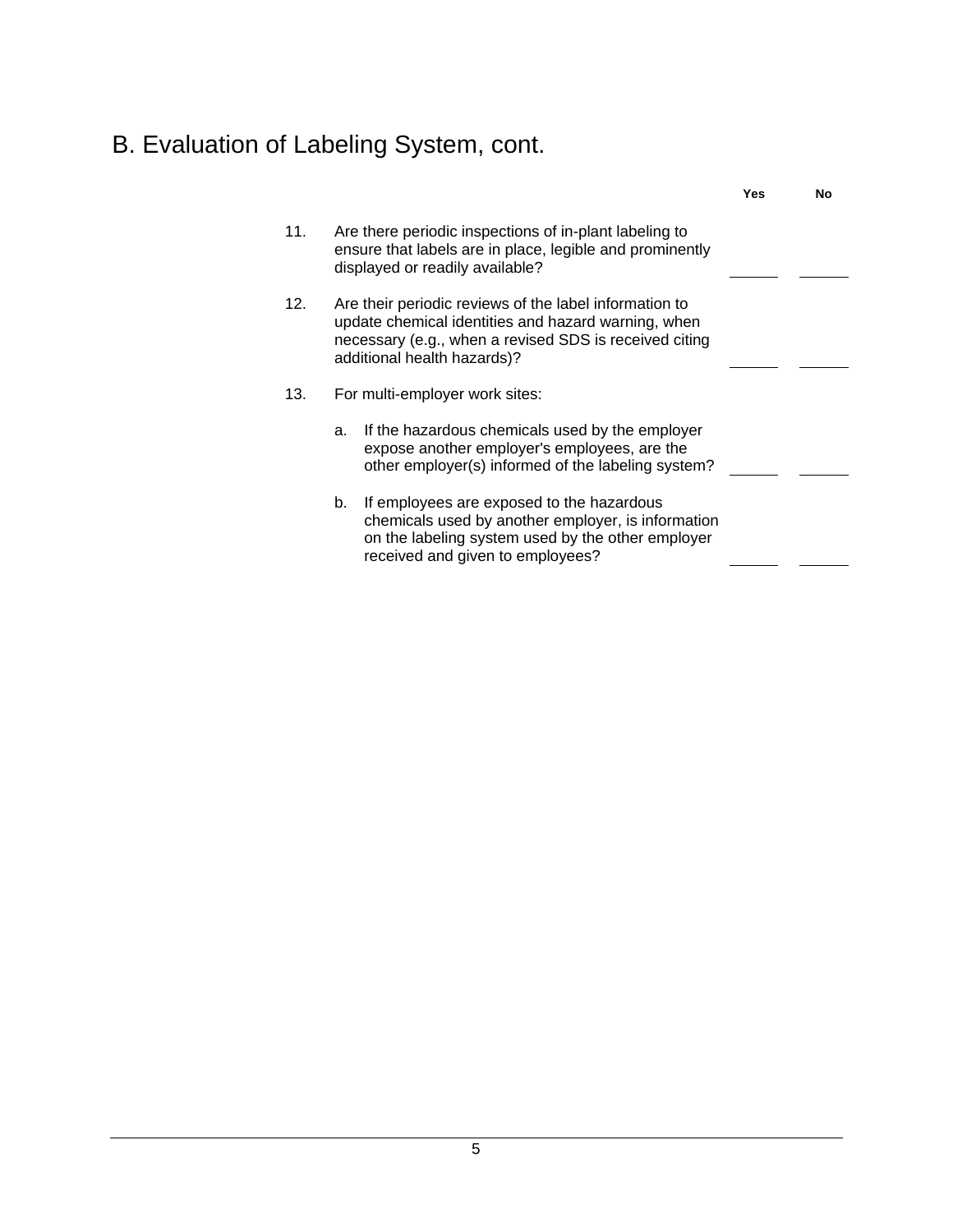## C. Evaluation of Safety Data Sheets

| <b>Employers who are</b><br>users of hazardous                                 |                                                                                                                           |                                                                                                                                                                                                                                                                          | Yes | No |
|--------------------------------------------------------------------------------|---------------------------------------------------------------------------------------------------------------------------|--------------------------------------------------------------------------------------------------------------------------------------------------------------------------------------------------------------------------------------------------------------------------|-----|----|
| chemicals and not<br>manufacturers,<br><i>importers or distributors</i>        | For the purposes of the audit, review a representative sample<br>of hazardous chemicals from the hazardous chemical list: |                                                                                                                                                                                                                                                                          |     |    |
| are basically required to<br>make a good faith effort<br>to obtain SDSs on all | 1.                                                                                                                        | Is an SDS available on site for each hazardous<br>chemical?                                                                                                                                                                                                              |     |    |
| hazardous chemicals.                                                           | 2.                                                                                                                        | Does the chemical identity on the SDS match the<br>correct cross reference for that chemical on the<br>container labels and in the hazardous chemical list?                                                                                                              |     |    |
|                                                                                |                                                                                                                           | For all SDSs:                                                                                                                                                                                                                                                            |     |    |
|                                                                                | 3.                                                                                                                        | Are all appropriate SDSs readily accessible to<br>employees during each work shift?                                                                                                                                                                                      |     |    |
|                                                                                | 4.                                                                                                                        | Are obsolete SDSs replaced with the latest version<br>when received from a chemical supplier?                                                                                                                                                                            |     |    |
|                                                                                | 5.                                                                                                                        | Are SDSs for chemicals that are no longer used or<br>present purged to help speed access time to relevant<br>SDSs?                                                                                                                                                       |     |    |
|                                                                                | 6.                                                                                                                        | Do purchase orders contain the name and address of<br>the individual responsible for maintaining the SDS?                                                                                                                                                                |     |    |
|                                                                                | 7.                                                                                                                        | Does a procedure exist to obtain an SDS as soon as<br>possible (e.g., phone call to supplier, fax or messenger<br>service) when a new chemical is received that has a<br>hazardous chemical label but no SDS?                                                            |     |    |
|                                                                                | 8.                                                                                                                        | Is there a procedure in place to ensure that any new<br>chemicals will not be used until the SDS is received and<br>made available?                                                                                                                                      |     |    |
|                                                                                | 9.                                                                                                                        | Does the individual responsible for SDSs have a follow-<br>up system (e.g., written requests) for SDSs that are not<br>received?                                                                                                                                         |     |    |
|                                                                                | 10.                                                                                                                       | Is the follow-up system documented?                                                                                                                                                                                                                                      |     |    |
|                                                                                | 11.                                                                                                                       | If SDS information is kept in some alternative form<br>(e.g., operating instructions or when SDS information is<br>developed for a process instead of a group of<br>chemicals), is all the required information readily<br>accessible to all employees in the work area? |     |    |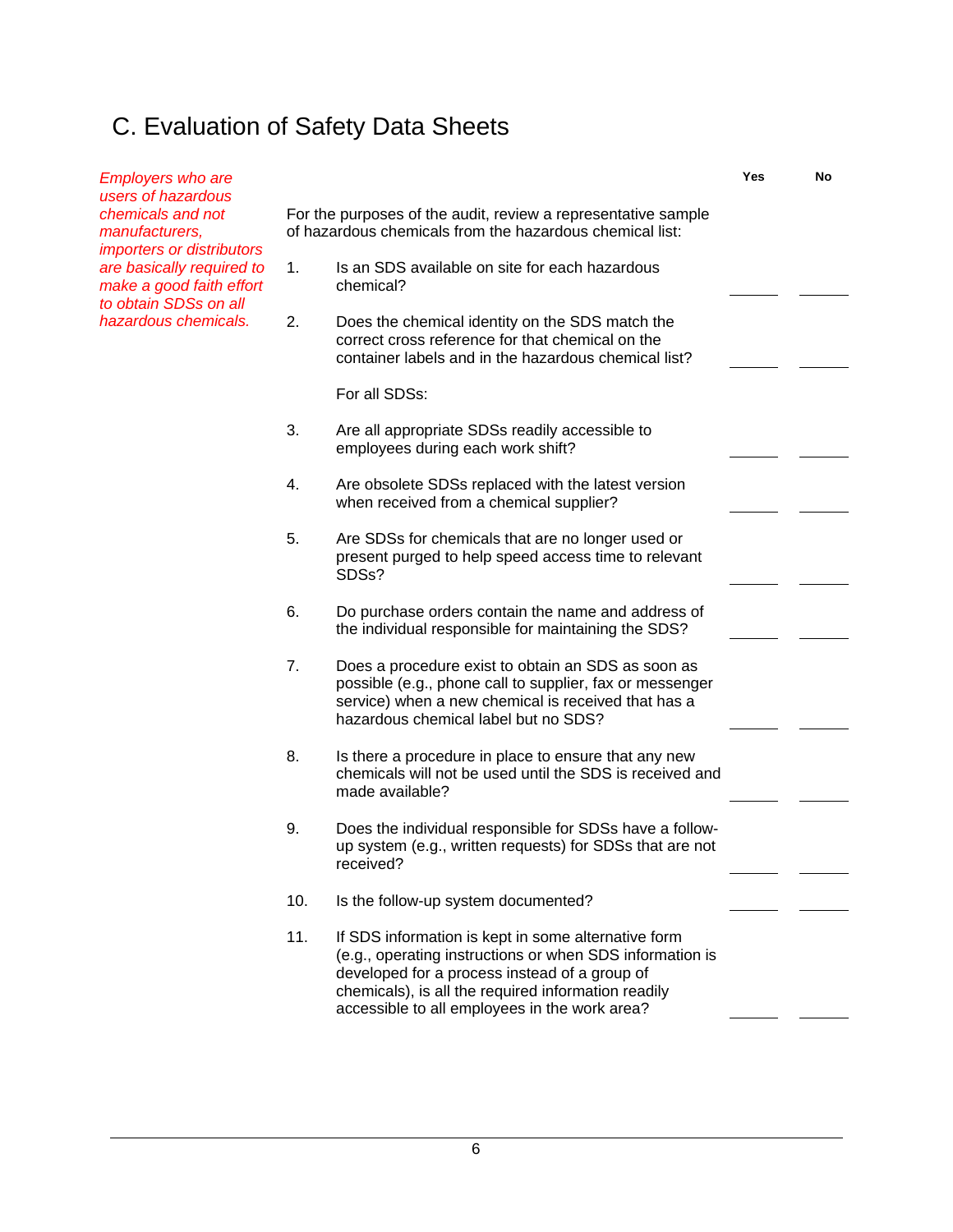## C. Evaluation of Safety Data Sheets, cont.

|            |                                                                                                                                                                                                                                                                                                                                                         | <b>Yes</b> | No |
|------------|---------------------------------------------------------------------------------------------------------------------------------------------------------------------------------------------------------------------------------------------------------------------------------------------------------------------------------------------------------|------------|----|
| 12.        | Is consideration given to discontinuing purchases from<br>a chemical supplier with a history of not cooperating<br>with sending SDSs?                                                                                                                                                                                                                   |            |    |
|            | For multi-employer work sites (this includes construction job<br>sites and facilities which hire outside contractors), the written<br>program should describe how SDSs for hazardous chemicals<br>are provided when the employees of one employer will be<br>exposed to the hazardous chemicals used by another<br>employer. For this exchange of SDSs: |            |    |
| 13.        | Are SDSs for hazardous chemicals used by one<br>employer provided to another employer whose<br>employees are exposed?                                                                                                                                                                                                                                   |            |    |
| 14.        | Are outside contractors informed of the availability and<br>location of SDSs applicable to the area they will be<br>working in?                                                                                                                                                                                                                         |            |    |
| employees: | For employers who have employees traveling between work<br>places during a work shift and SDSs are not kept with the                                                                                                                                                                                                                                    |            |    |
| 15.        | Are employees able to access SDSs in an<br>emergency (e.g., by telephone)?                                                                                                                                                                                                                                                                              |            |    |
| 16.        | Is there a responsible individual posted at the<br>central location to respond to requests from the field<br>for SDS information at all times employees are in<br>the field?                                                                                                                                                                            |            |    |
|            | For retail distributors with commercial accounts:                                                                                                                                                                                                                                                                                                       |            |    |
| 17.        | Are SDSs on file and available to employers upon<br>request?                                                                                                                                                                                                                                                                                            |            |    |
| 18.        | Has a sign been posted or other notification (such as<br>letter or order form) been given that SDSs are<br>available?                                                                                                                                                                                                                                   |            |    |
|            |                                                                                                                                                                                                                                                                                                                                                         |            |    |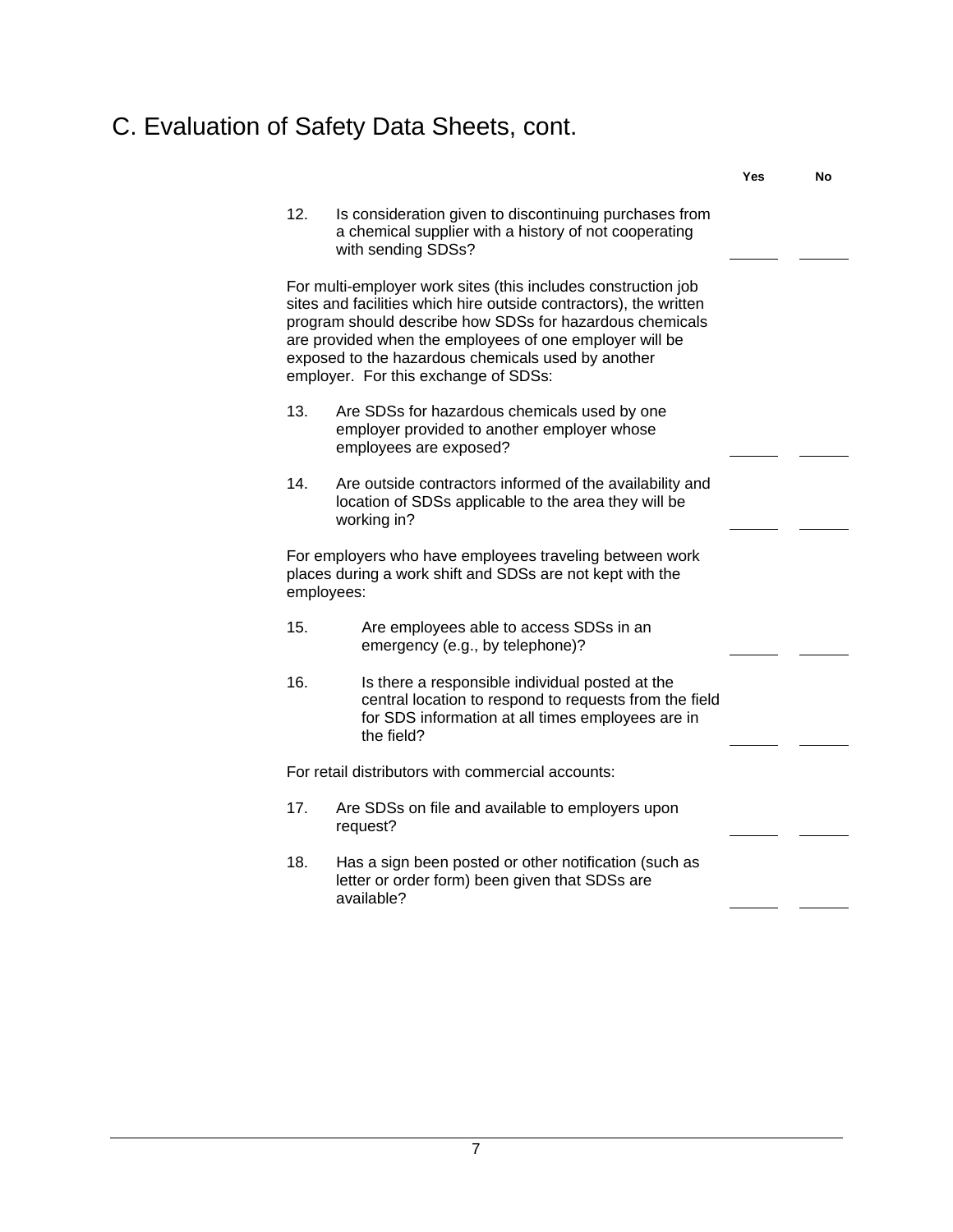#### D. Evaluation of Employee Information and Training [Reference 29 CFR 1910.1200 (h)]

| The written program                                                                                  |    |    |                                                                                                                                                                                                          | Yes | No |
|------------------------------------------------------------------------------------------------------|----|----|----------------------------------------------------------------------------------------------------------------------------------------------------------------------------------------------------------|-----|----|
| describes how the<br>training of exposed<br>employees will be                                        |    |    | From the written materials available on training:                                                                                                                                                        |     |    |
| conducted. Written<br>records should also<br>exist that document how                                 | 1. |    | Have the exposed employees who need training been<br>properly identified?                                                                                                                                |     |    |
| and for whom training<br>was conducted and<br>some measurement of                                    | 2. |    | Does the training program ensure that new employees<br>are trained before their first assignment?                                                                                                        |     |    |
| the employees'<br>competency after the<br>training (e.g., the results<br>of a written or oral quiz). | 3. |    | Does a procedure exist to identify and inform<br>employees of new hazardous chemicals before they are<br>used in the work place?                                                                         |     |    |
| <b>OSHA</b> compliance<br>officers may interview<br>selected employees to                            | 4. |    | Does a procedure exist to identify and inform<br>employees of new hazards associated with chemicals<br>they are already using?                                                                           |     |    |
| determine if they have<br>actually received<br>training, if they know                                | 5. |    | Are employees informed of the requirements in the<br>hazard communication standard?                                                                                                                      |     |    |
| they are exposed to<br>hazardous chemicals,<br>and if they know where<br>to obtain specific          | 6. |    | Are employees informed of the location of operations in<br>their work areas where hazardous chemicals are<br>located?                                                                                    |     |    |
| information from<br>labeling and SDSs.                                                               | 7. |    | Does the program inform employees of the location and<br>availability of:                                                                                                                                |     |    |
| <b>Employee interviews or</b><br>feedback meetings may<br>be appropriate to help                     |    | a. | The company's written Hazard Communication<br>Program?                                                                                                                                                   |     |    |
| determine the success<br>of the training program                                                     |    | b. | The hazardous chemical list(s)?                                                                                                                                                                          |     |    |
| during the audit.                                                                                    |    | c. | Safety Data Sheets?                                                                                                                                                                                      |     |    |
|                                                                                                      |    |    | For chemicals that employees are exposed to, have the<br>employees been trained in the following:                                                                                                        |     |    |
|                                                                                                      | 8. |    | The physical and health hazards associated with the<br>chemicals or processes they work with?                                                                                                            |     |    |
|                                                                                                      | 9. |    | The methods and observations that may be used to<br>detect the presence or release of a hazardous chemical<br>in the work area (e.g., by visual appearance, smell, or<br>alarms from monitoring devices? |     |    |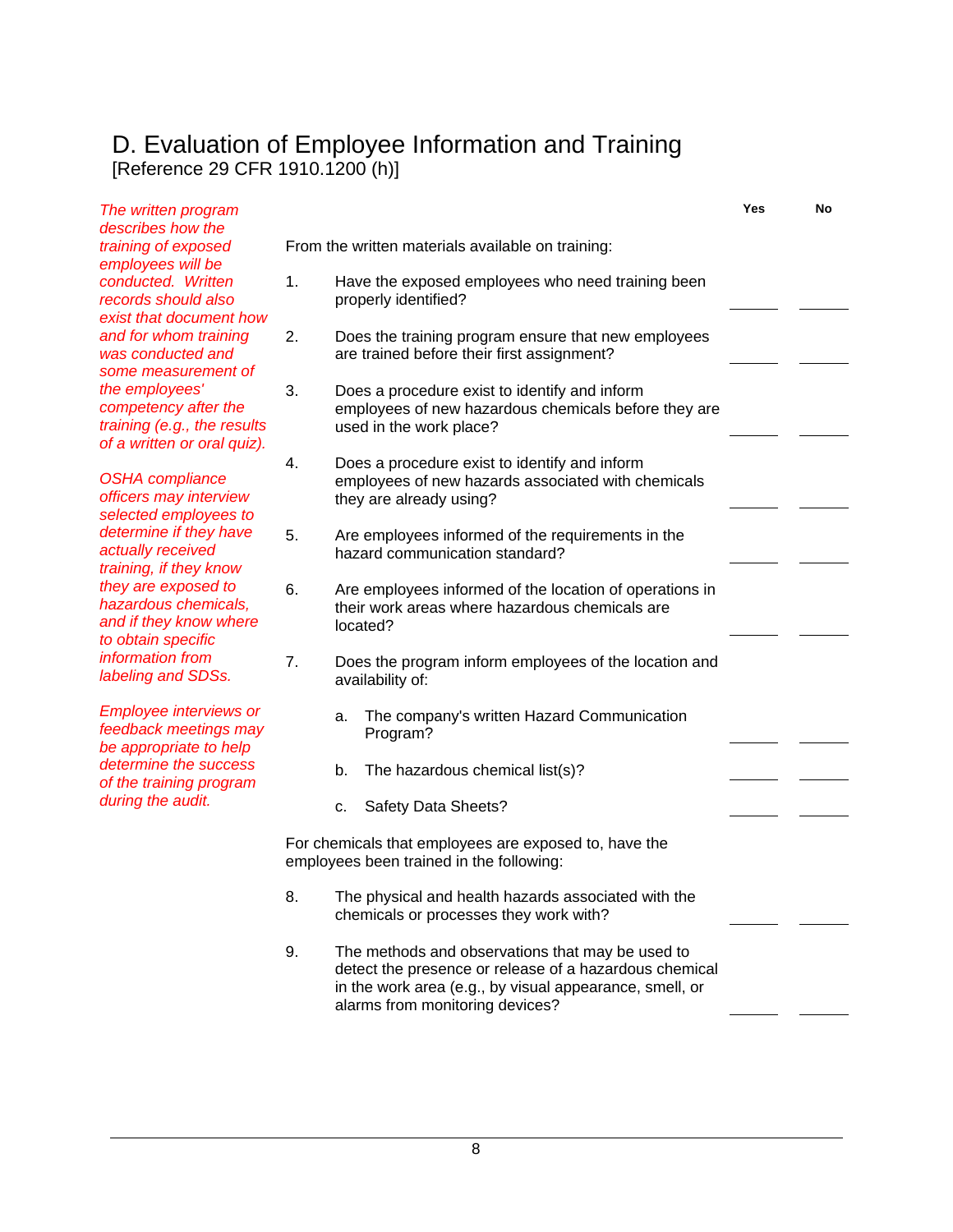## D. Evaluation of Employee Information and Training, cont.

|     |                                                                                                                                                                                | Yes | No |
|-----|--------------------------------------------------------------------------------------------------------------------------------------------------------------------------------|-----|----|
| 10. | The use of proper work practices, personal protective<br>equipment and clothing and other controls the employer<br>has implemented to protect employees from these<br>hazards? |     |    |
|     | For the entire training program:                                                                                                                                               |     |    |
| 11. | Does the program provide details of the company's<br><b>Hazard Communication Program?</b>                                                                                      |     |    |
| 12. | Are employees trained in how to use SDSs?                                                                                                                                      |     |    |
| 13. | Is the labeling system explained?                                                                                                                                              |     |    |
| 14. | Are employees trained in how to obtain and use the<br>appropriate hazard information?                                                                                          |     |    |
| 15. | Are employees informed of the hazards associated with<br>chemicals in unlabeled piping (if any)?                                                                               |     |    |
| 16. | Are employees informed of the hazards associated with<br>non-routine tasks?                                                                                                    |     |    |
| 17. | Are records of training kept (e.g., dates, attendees)?                                                                                                                         |     |    |
| 18. | Does a method exist to measure the effectiveness of<br>the training program (e.g., written or oral quizzes)?                                                                   |     |    |
|     | For Contractors:                                                                                                                                                               |     |    |
| 19. | Are employees trained in the hazards and labeling of<br>chemicals that are used in the work area by other<br>employers?                                                        |     |    |